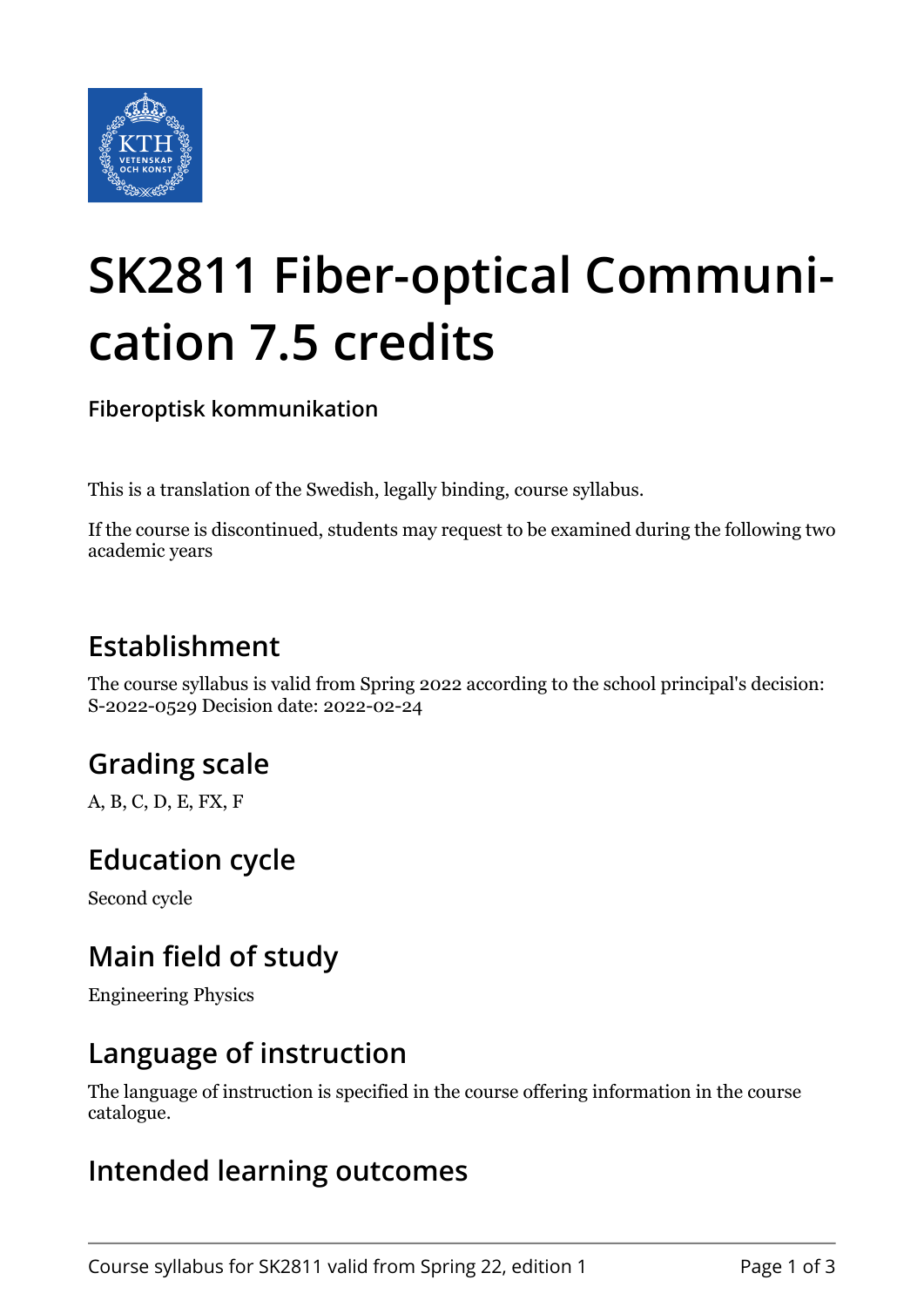The course content is knowledge of fibre optical components, links, and systems. The system relevant parameters of devices are derived from a physical description, and these parameters form the basis for designing fibre optic links.

After a completed course the participants should be able to:

- Understand, describe, analyze, compare the most important devices: light sources, fibres and detectors from both physical and system point of view.
- Design digital fibre optic links and.

#### **Course contents**

**Dielectric wave-guides:** Attenuation, wavelength dispersion.

**Light sources:** Semiconductor laser, light emitting diode, rate equations, output power, modulation, noise, laser amplifiers, chirp.

**Detectors:** PIN diode, avalanche diode, responsivity, bandwidth, noise,

**Systems:** Direct detection systems, heterodyne systems, attenuation limitations, dispersion limitations, signal dependent noise, additive noise, bit error rate, optical networks, solitones.

#### **Specific prerequisites**

English B / English 6

Bachelor's degree in physics, electrical engineering or equivalent degree

#### **Examination**

- LAB1 Laboratory work, 1.5 credits, grading scale: P, F
- TEN1 Exam, 6.0 credits, grading scale: A, B, C, D, E, FX, F

Based on recommendation from KTH's coordinator for disabilities, the examiner will decide how to adapt an examination for students with documented disability.

The examiner may apply another examination format when re-examining individual students.

## **Other requirements for final grade**

One written examination (TEN1, 6 credits) and lab course (LAB1, 1.5 credit)

### **Ethical approach**

• All members of a group are responsible for the group's work.